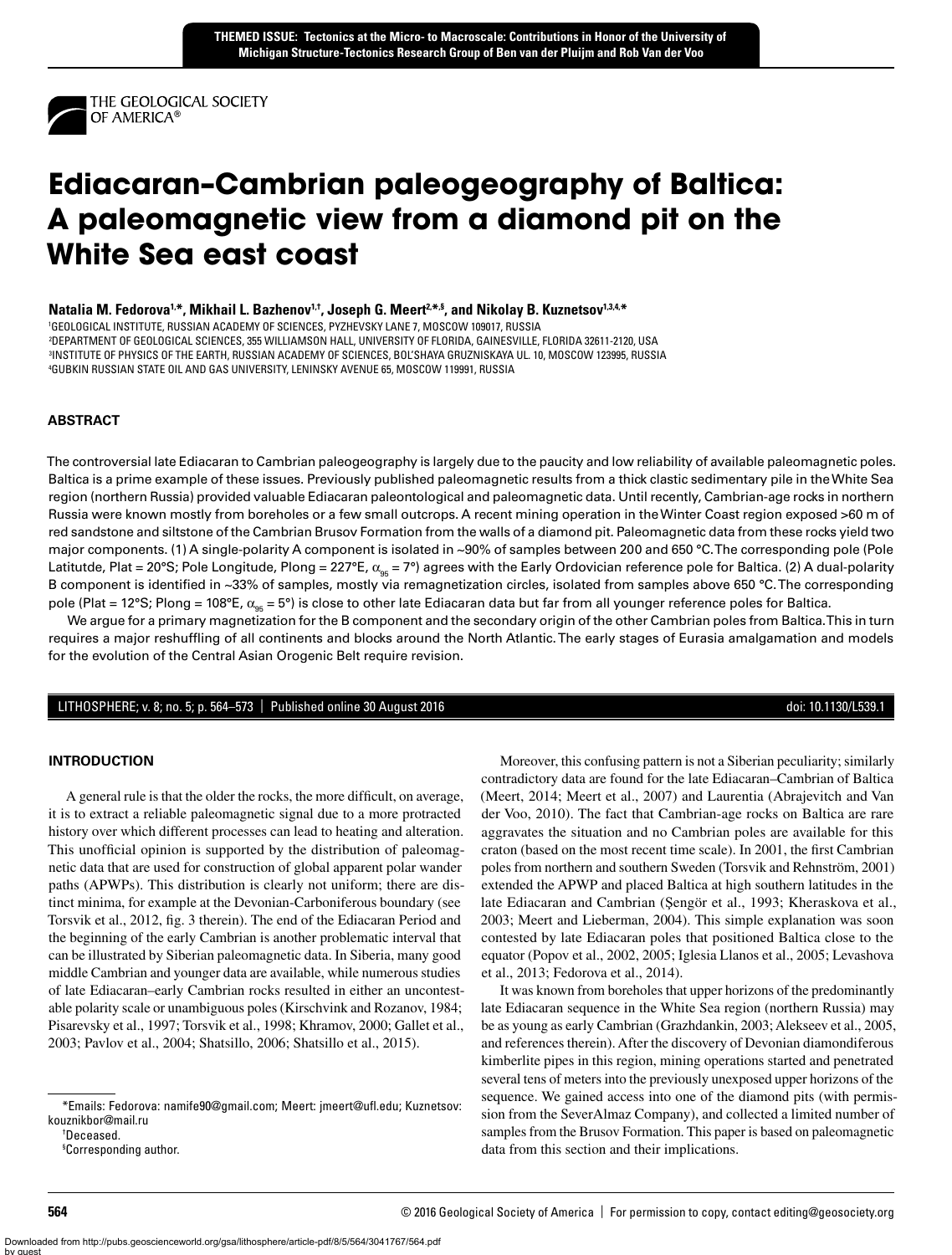### **GEOLOGICAL SETTING AND SAMPLING**

The study area is on the northern rim of the East European Platform (Baltica) to the east of the White Sea (Fig. 1) and ~300 km away from the Timanian margin of Baltica, where deformation is generally thought to have occurred in the late Ediacaran (Kuznetsov at el., 2007, 2010). The most recent studies, however, indicate that the provenance signal from the Timanian orogen appeared in these sediments by the middle Cambrian, suggesting that the deformation may be a bit older than late Ediacaran (Kuznetsov et al., 2014; Slama and Pedersen, 2015; Zhang et al., 2015). The lack of observed deformation in the study area for the late Ediacaran and Cambrian indicates that there was no relative motion between the White Sea area and the rest of Baltica.

According to geologic and geophysical data, the nonexposed basement comprises mostly Paleoproterozoic complexes (Mintz et al., 2015); this is further substantiated by 1.9–1.7 Ga xenocrystic zircons that dominate in the Devonian kimberlites (Griban' et al., 2012). Borehole and geophysical data indicate that the basement is unconformably overlain by sediments that are correlated with Mesoproterozoic and early Neoproterozoic rocks of the southern Urals (Maslov, 2004). This section is covered without angular unconformity, but most likely with stratigraphic disconformity by the ~1000-m-thick late Ediacaran–early Cambrian sequence that comprises the Ust'-Pinega, Mezen and Padun Groups, which are further subdivided into a number of formations (Fig. 2; Alekseev et al., 2005; Grazhdankin, 2003, 2014; Kuznetsov et al., 2014). This sequence can be generally characterized as follows.

1. The entire sequence is composed of clastic rocks and clays, many of which are red.

2. There are numerous tuff horizons in the upper Ust'-Pinega and Mezen Groups that can be used as markers (e.g., Aksenov and Volkova, 1969), but no marker horizons of other types are present.

3. Various Ediacaran fossils and microfossils are found at many levels in the upper Ust'-Pinega and Mezen Groups, whereas the fauna in

the Padun Series is impoverished (Fedonkin et al., 2007; Ivantsov et al., 2004; Grazhdankin, 2014).

4. Magmatic zircons in tuff beds from the middle Ust'-Pinega Series yielded an U-Pb age of  $558 \pm 1$  Ma (the age is in Grazhdankin, 2014).

5. A U-Pb age of  $555.3 \pm 0.3$  Ma was obtained from the basal Zimnegory (Martin et al., 2000; note that this age was recently recalculated to  $552.85 \pm 0.77$  Ma using new decay constants by Schmitz, 2012; however, we retain the original age for uniformity in this paper as not all ages have been recalculated).

6. Magmatic zircons in tuff beds from the lowermost Mezen Group yielded a U-Pb age of  $550.2 \pm 4.6$  Ma (Iglesia-Llanos et al., 2005).

The late Ediacaran–early Cambrian sequence was intruded by numerous kimberlite pipes in the Middle–Late Devonian (Golubkova et al., 2013). A thin sedimentary veneer, mostly of poorly indurated sandstones, was formed in this area in the late Carboniferous–early Permian. The entire Ediacaran–Permian sedimentary section dips gently to the east-southeast and is commonly regarded as the western limb of the Mezen syncline.

The studied section encompasses the upper part of the  $\sim$ 200-m-thick Brusov Formation, which is the uppermost unit in the Padun Group. The youngest isotopic age of  $550.2 \pm 4.6$  Ma is from magmatic zircons within a tuff bed at the base of the Mezen Group (Fig. 2; Iglesia-Llanos et al., 2005). The geochronological sample is located ~400–500 m below the sampled Brusov beds. Additional paleontological age constraints include the occurrence (~250–350 m below our samples) of *Sabellidites cambriensis* tubes (Alekseev et al., 2005). This fossil is very common in upper Ediacaran and lowermost Cambrian strata of Baltica (Kirsanov, 1968; Sokolov, 1968; Orlowski, 1985, 1989; Ivantsov, 1990), especially in the lower Cambrian Lontova Formation in the vicinity of Saint Petersburg (Yanishevsky, 1926). The *Sabellidites cambriensis* zone straddles the Precambrian-Cambrian boundary in the GSSP (Global Boundary Stratotype Section and Point), succession of Newfoundland (Landing et al., 1989). Somewhat upsection, but still ~200 m below our samples, vertical tubes of *Skolithos* or *Rosselia* types as much as 10 mm in diameter and 150 mm in depth were found with



**Figure 1. (A) Location of Cambrian study areas where paleomagnetic data are available: TT—early Cambrian Tornetrask Formation; AN—Late Cambrian Andrarum Formation, both from Torsvik and Rehnström (2001). (B) Simplified geologic map of the eastern White Sea area (simplified after Astafiev et al., 2012). Rectangle denotes our study area.**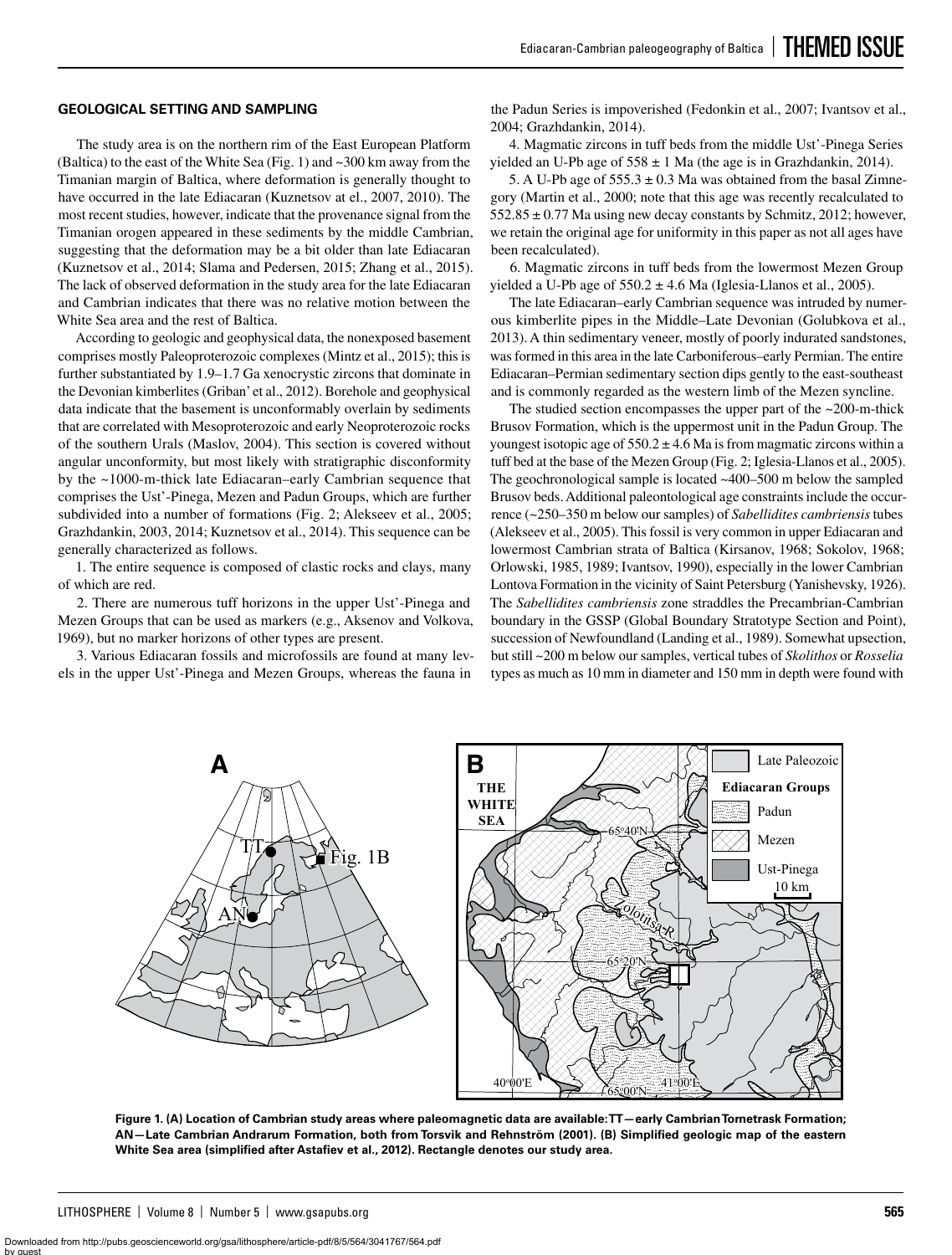

**Figure 2. Generalized stratigraphy, ages, and key fossils from the White Sea region adapted from Kuznetsov et al. (2014) and Grazhdankin (2014). Ages are discussed in the text. Fm.—formation; L.—lower.**

some *Diplocraterion* traces (Grazhdankin and Krayushkin, 2007). The problematic tubular fossil, *Platysolenites antiquissimus* Eichwald 1860 is thought to be an agglutinated foraminifer (Lipps and Rozanov, 1996; Streng et al., 2005; McIlroy et al., 2001) and occurs in the middle part of the Padun Series (Alekseev et al., 2005). This fossil is confined to the lower Cambrian (Lontova Horizon) in Baltica (Rozanov, 1983). No identifiable fossils were found in the Brusov Formation; the data here strongly indicate that it is early Cambrian in age or younger (see following discussion).

During diamond prospecting in this region, many kimberlite bodies were penetrated by boreholes, in which were found numerous carbonate debris and blocks to several meters in size that were trapped in the kimberlite pipes during emplacement. Conodonts from different carbonate blocks vary in age from the late Tremadocian (Early Ordovician) to the Rhuddanian (early Silurian) (Tolmacheva et al., 2013); Popov and Gorjansky (1994) reported upper Cambrian brachiopods from other pipes.

In northern Russia, the entire Ediacaran–Cambrian terrigenous sequence and its members thicken to the east and northeast (Maslov et al., 2008). Detrital zircon studies of the Brusov Formation show a typical Baltic provenance without an input from the Timan orogen, which is northeast of our study area (Kuznetsov et al., 2014, 2015). In contrast, the younger deposits, from the middle Cambrian on, show thickening to the west, and the provenance signal in the Sablino Formation from an area south of Ladoga Lake (at ~60°N, 32°E) shows a considerable input of Timanian origin (Kuznetsov et al., 2011). These observations indicate that our study area belonged to the northeastern (Timanian) passive margin of

Baltica, where the disintegrated cratonic rocks were delivered from south to west. During the early-middle Cambrian, the Timanian orogeny took place as a result of the collision of Baltica and the Arctida continent (Kuznetsov et al., 2014). Combining all available data, for example, the lack of carbonates and the Timanian provenance signal in the Brusov rocks indicate that they are most probably of the early–early-middle Cambrian age.

The diamond pit of the SeverAlmaz Company (red rectangle in Fig. 1B) penetrates ~60 m into the Brusov Formation rocks surrounding the pipe. (All stratigraphic positions herein are in meters above sea level). These sandstones and siltstones, mostly red, are flat-lying. The sediments form an eruptive breccia with a few meters to few tens of meters wide contact zone with sharp external boundaries. The brecciated sediments show no evidence of hydrothermal or metasomatic alteration; in particular, no veins of any composition were found in either the kimberlite or host sediments. The Brusov rocks are poorly lithified and commonly water saturated; as a result, the pit is ~100 m in depth and 2 km in diameter. We limited our collection of paleomagnetic samples to well away from the contact with the kimberlite pipe.

Outside of the inner brecciated zone, small volumes of deformed sediments that are considered soft-sediment slumps are found among flat-lying beds at different stratigraphic levels. The only sampled slump (5 samples) is a small  $1.0 \times 0.5$  m section where the sandstone beds generally dip to southwest.

Due to the mechanical weakness of the Brusov red sediments, we had to sample wherever we could, often just one or two samples at a point. The samples were oriented with a magnetic compass, and global positioning system readings of each sampling point were recorded as well as the stratigraphic thickness between the adjacent samples. Then (with the aid of mine servicemen) all sampling data were transformed into elevation above sea level with an accuracy of  $\pm 0.2$  m and a sampling log was constructed. In total, 115 samples are unevenly spread over a 60 m interval; the uppermost ~10 m of the section proved to be too weathered for sampling. For convenience and statistical comparisons, the set of 115 stratigraphically ordered samples was divided into 6 nonoverlapping subsets of ~20 samples that were treated as sites (from bottom to top, D1–D6; Table 1).

#### **PALEOMAGNETIC METHODS AND RESULTS**

Two 20 mm cubic sister specimens were cut from the samples when possible. Individual specimens from each sample were subjected to stepwise thermal demagnetization up to 700 °C in a homemade oven with a residual field of ~10 nT. Magnetization intensities were measured with Czech spinner magnetometers JR-4 and JR-6 within Helmholtz coils to reduce the ambient field at the paleomagnetic laboratory (Moscow, Russia). After examining demagnetization data, the remaining 75% of the collection was repeatedly demagnetized with the aid of a standard ASC-TD-48 oven and measured on a 2G Enterprises 755R cryogenic magnetometer placed in a magnetically shielded room in the Paleomagnetic Laboratory of the University of Florida (Gainesville, Florida, USA). Demagnetization data were analyzed using orthogonal vector plots (Zijderveld, 1967) via principal component analysis (Kirschvink, 1980). Component directions and remagnetization circles were combined as suggested by McFadden and McElhinny (1988). For statistical analysis, the best defined component and/or remagnetization circle from each pair of sister specimens was used. Paleomagnetic analysis and calculations were carried out with the PaleoMac software (Cogné, 2003).

A weak scattered component is removed from many samples after heating to between 200 and 250 °C. That low-temperature component is most probably of viscous origin and will not be considered further in our discussion. Most of the natural remanent magnetization (NRM) in the redbeds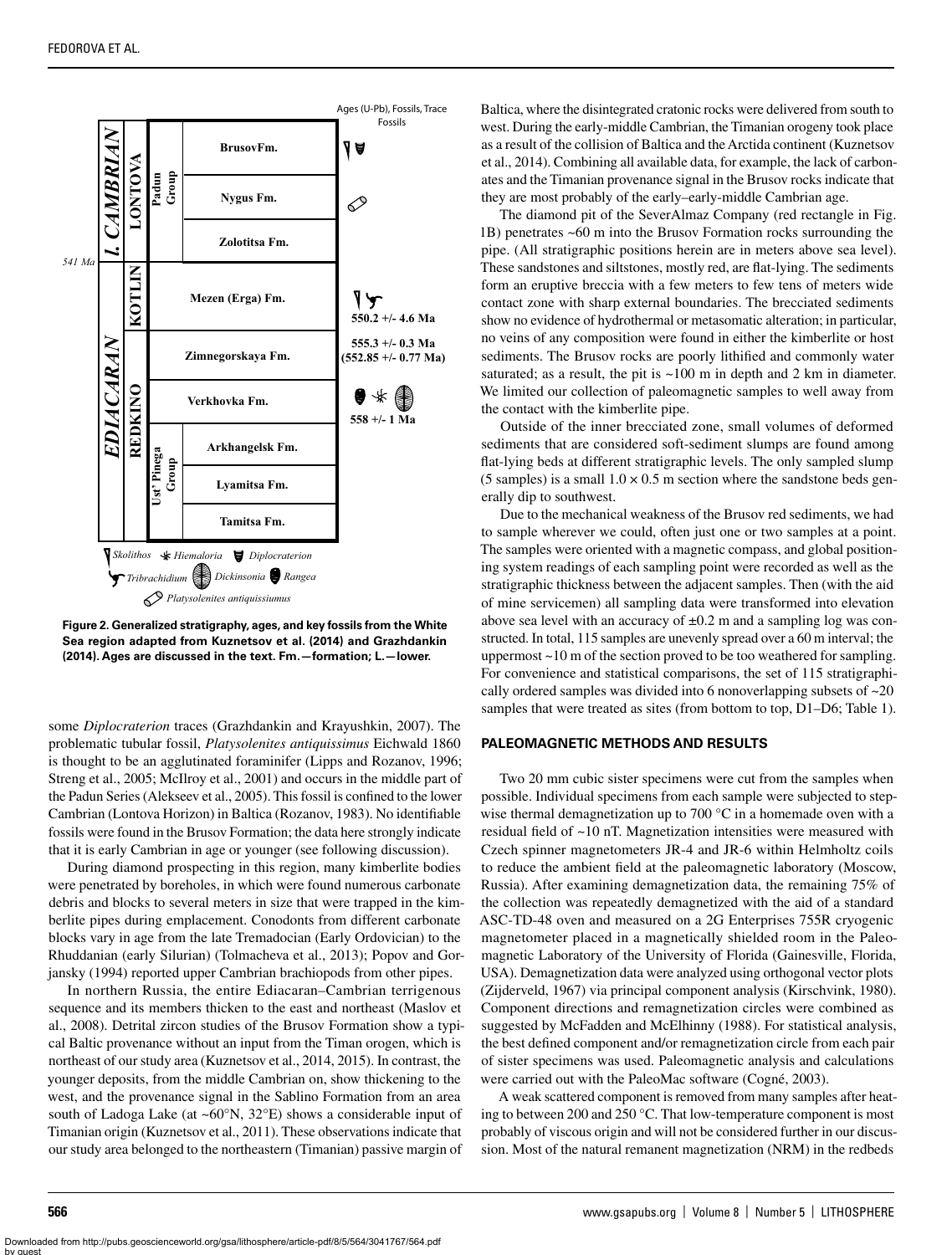| TABLE 1. PALEOMAGNETIC RESULTS ON THE EARLY CAMBRIAN |
|------------------------------------------------------|
| <b>BRUSOV FORMATION</b>                              |

| Identification                                            | М          | N <sub>1</sub> | N <sub>2</sub>   | D°         | ı       | k   | $\alpha_{95}$ |  |
|-----------------------------------------------------------|------------|----------------|------------------|------------|---------|-----|---------------|--|
|                                                           |            |                |                  | $(^\circ)$ | (°)     |     | (°)           |  |
| Component A                                               |            |                |                  |            |         |     |               |  |
| D <sub>1</sub>                                            | <b>FM</b>  | 20             | 15               | 165.1      | 60.2    | 29  | 7.2           |  |
| D <sub>2</sub>                                            | <b>FM</b>  | 20             | 19               | 175.2      | 58.4    | 25  | 6.9           |  |
| D <sub>3</sub>                                            | <b>FM</b>  | 20             | 16               | 165.1      | 64.1    | 63  | 4.7           |  |
| D <sub>4</sub>                                            | <b>FM</b>  | 20             | 20               | 173.1      | 63.3    | 67  | 4.0           |  |
| D <sub>5</sub>                                            | <b>FM</b>  | 20             | 18               | 166.4      | 63.3    | 34  | 6.0           |  |
| D <sub>6</sub> *                                          | <b>FM</b>  | 15             | 13               | 183.7      | 61.6    | 34  | 7.2           |  |
| Slump-IS                                                  | <b>FM</b>  | 6              | 5                | 20.0       | 87.9    | 64  | 9.6           |  |
| Slump-TC                                                  | <b>FM</b>  | 6              | 5                | 254.0      | 53.4    | 51  | 10.8          |  |
| A samples*                                                | <b>FM</b>  | 115            | 101              | 171.7      | 61.6    | 36  | 2.4           |  |
| A sites                                                   | <b>FM</b>  | (6)            | (6)              | 171.6      | 62.0    | 388 | 3.4           |  |
| Pole: lat 18.7°S, long 227.5°E, $\alpha_{\rm os} = 4.7$ ° |            |                |                  |            |         |     |               |  |
| Component B                                               |            |                |                  |            |         |     |               |  |
| D <sub>1</sub>                                            | <b>AGC</b> | 20             | 3c               | 195.5      | $-13.1$ |     | 11.7          |  |
| D <sub>2</sub>                                            | <b>MM</b>  | 20             | 1 <sub>d3c</sub> | 130.0      | $-19.1$ | 52  | 11.6          |  |
| D <sub>3</sub>                                            | AGC        | 20             | 7c               | 203.9      | $-26.4$ |     | 11.7          |  |
| D <sub>4</sub>                                            | <b>AGC</b> | 20             | 4c               | 180.1      | $-31.7$ |     | 11.7          |  |
| D <sub>5</sub>                                            | <b>AGC</b> | 20             | 8c               | 201.2      | $-22.9$ |     | 4.7           |  |
| D <sub>6</sub>                                            | <b>MM</b>  | 15             | 4d <sub>2c</sub> | 108.9      | $-20.3$ | 22  | 15.0          |  |
| <b>B</b> samples                                          | MM         | 115            | 5d29c            | 108.7      | $-15.4$ | 9   | 8.6           |  |
| <b>B</b> sites                                            | MM         | (6)            | (2ddc)           | 106.7      | $-14.2$ | 19  | 17.4          |  |
| Pole: lat 13.5°S, long 118.7°E, $\alpha_{95} = 12.7$ °    |            |                |                  |            |         |     |               |  |

*Note*: Sites are numbered from bottom to top as described in the text. All data are in situ except for Slump-TC. M—method used for calculation a result; FM— Fisher statistics (Fisher, 1953); MM—combined paleomagnetic directions and remagnetization circles (McFadden and McElhinny, 1988); AGC—average remagnetization circles (shown in italics for visibility). Slump-IS—in situ; Slump-TC—tilt corrected. As no direct counterpart for concentration parameter is available for the latter type of data, the corresponding cells are left empty, and the confidence circles are computed with the aid of PaleoMac software (Cogné, 2003). N1—number of samples (sites) studied; N2—number of samples (sites) used for calculation of a result and the type of data used: d—directions (shown for MM results only); c—remagnetization circles. D—declination; I—inclination; k—concentration parameter;  $\alpha_{\text{os}}$ —confidence circle (Fisher, 1953).

\*Samples from the slump are not included.

is represented by a well-defined component (A) that persists from 200 to 650 °C. This component was identified in 112 of 116 samples. In many samples, the corresponding linear segments on orthogonal plots decay toward the origin without any clear great-circle trajectories (Figs. 3A–3C). In other samples, remagnetization circles are clearly visible, with most of angular shift occurring above 600 °C (Fig. 3D). Component A has the same polarity everywhere and forms a distinct cluster. When component A directions are transformed to virtual geomagnetic poles, and the standard 45° cutoff is applied, 10 outliers are removed. The six site means are statistically identical, very tightly clustered, and show no systematic shift through the section; two overall means on the sample and site level differ by  $\langle 1^\circ$  (Table 1).

We sampled a limited slump, and both sample and site directions of component A in this structure and flat-lying beds are better grouped in situ than after tilt correction (Figs. 4A, 4B; Table 1); the concentration parameter ratios are 1.17 and 1.87 for samples and sites, respectively. Thus the tilt test (McElhinny, 1964) is inconclusive. Neither component B directions nor remagnetization circles could be recovered from the slump.

After removal of component A above 620–630 °C, a component B with very different direction can be reliably isolated from seven samples only (Figs. 3C, 3E). Its wider presence, however, is indicated by remagnetization circles that are determined in an additional 33 samples. All directly isolated component B directions have easterly declination and shallow inclination, thus indicating a single (eastern) polarity for all these

few samples. During demagnetization (Figs. 3D, 3F), vector end points move eastward to the isolated B directions along most remagnetization circles, and therefore indicate an eastern polarity of this remanence. In a few cases, sample directions trend toward the end point in an opposite direction (Fig. 3H) that we ascribe to component B being of western polarity in these samples. When directly determined and inferred polarities of component B are compiled into a stratigraphic log, their distribution proves to be rather regular, with the eastern polarity zone in the 30–40 m interval, western polarity zone in the 40–50 m interval, and eastern polarity zone in the uppermost 50–67 m interval (Fig. 5C). There are two out-of-order samples that appear to disturb the simple pattern (question marks in Fig. 5C). As these samples are stratigraphically separated by <0.5 m but are from remote parts of the pit, this change of polarity may be due to an imprecise correlation across the field area. The presence of 3 polarity zones within the 35-m-thick section may indicate a fairly high reversal rate, but more definite correlations with Ediacaran–early Cambrian magnetostratigraphy from in the Urals and Siberia (Meert et al., 2016; Bazhenov et al., 2016; Shatsillo et al., 2015) are premature.

For two sites (Table 1; Fig. 5A), we calculated the component B sitemean direction by combining vectors and planes (McFadden and McElhinny, 1988). For the remaining sites, where remagnetization circles only are recognized, their intersections agreed with the corresponding site mean for component A. This is not surprising, as remagnetization circles tend to intersect closer to the least-dispersed paleomagnetic components (Halls, 1976). Thus the only way to extract any information on the possible direction of component B in such sites is to compute the average great circles and utilize them at the next level of statistical treatment. The overall mean of component B was thus computed for 2 site means and 4 average great circles at the site level, and for 5 B components and 29 unit remagnetization circles at the sample level. Both mean directions are very similar, but the confidence circle for the former is much larger (Table 1).

Demagnetization data unambiguously indicate that both A and B components reside in hematite, which may account for their imperfect separation. Another reason for the low success rate for B component is that many samples acquire spurious remanence above 620 °C, often terminating demagnetization in both laboratories. The lack of rock-magnetic data in our study may seem uncommon, but a recent study of chemical remanent magnetization (CRM) of artificial and natural samples provided a wealth of new data but were unable to outline any robust criteria to discriminate between CRM and detrital remanent magnetization (DRM) in redbeds (Jiang et al., 2015). Jiang et al. (2015) noted that blocking temperature spectra may be used to discriminate between remanence mechanisms in redbeds because CRM samples tend to have a gradual intensity decay starting around 200 °C, whereas DRM samples tend to have a more discrete unblocking spectra at temperatures above 600 °C. Jiang et al. (2015) argued that this behavior could potentially prove useful in determining the type of remanence preserved in redbeds. Unfortunately, our experience shows that the above rule cannot be universally applied, as we can demonstrate both patterns in completely remagnetized redbed collections. In particular, both CRM- and DRM-type plots of NRM intensity versus temperature (not illustrated) are present among the Brusov redbeds with predominating well-defined component A. We note the unique opportunity afforded to us during this study allowed us only limited sampling before the mining operations took place.

# **INTERPRETATION AND DISCUSSION**

The paleomagnetic pole (Pole Latitude, Plat = 19°S; Pole Longitude, Plong = 227°E,  $\alpha_{0.5}$  = 4.7°) for component A is very close to the Early Ordovician (480–470 Ma) reference poles (Fig. 6), implying a similar age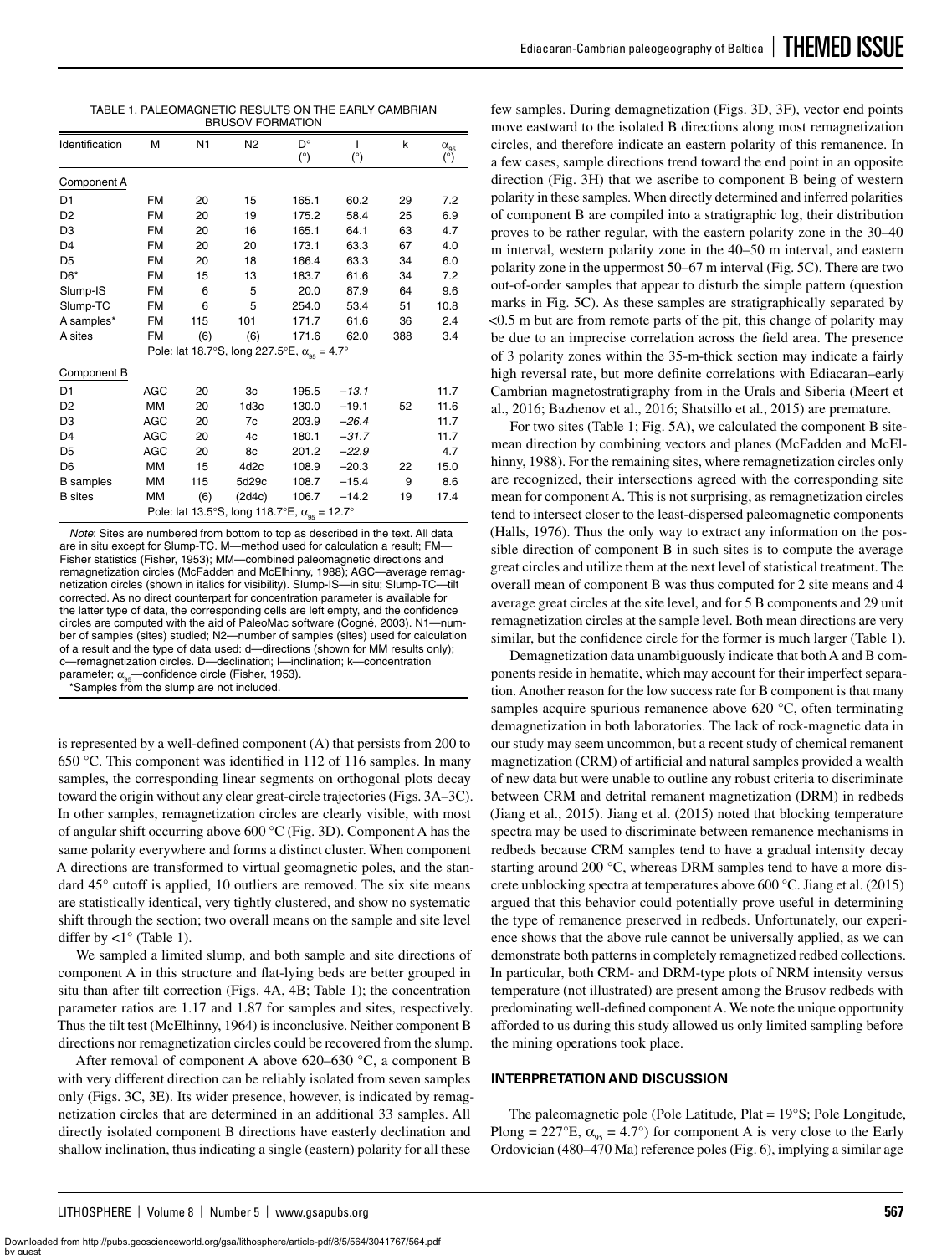

**Figure 3. Thermal demagnetization data of representative red fine-grained sandstones and siltstones of the early Cambrian Brusov Formation in geographic coordinates. A, C, E, and G are orthogonal plots. Black circles are vector end points projected onto horizontal plane; white circles are vector end points projected onto vertical plane. Isolated high-temperature components are denoted by thick dashed lines. A—Component A; B—Component B; W-polarity—western polarity option; E-polarity—eastern polarity option. Temperature steps are in degrees Celsius. Magnetization intensities are in mA/m.**



**Figure 4. Directions of component A (circles) in the site where a slump was sampled. (A) In geographic coordinates. (B) In stratigraphic coordinates. Star is the sitemean direction with associated confidence circle. (C) Site means (squares) and the overall mean (star) with associated confidence circles in geographic coordinates. All symbols and lines are projected onto the lower hemisphere. Note that plot C is zoomed. D—declination; I—inclination; k—kappa**  precision;  $α_{95}$  - cone of 95% con**fidence about the mean direction (Fisher, 1953).**

Downloaded from http://pubs.geoscienceworld.org/gsa/lithosphere/article-pdf/8/5/564/3041767/564.pdf by guest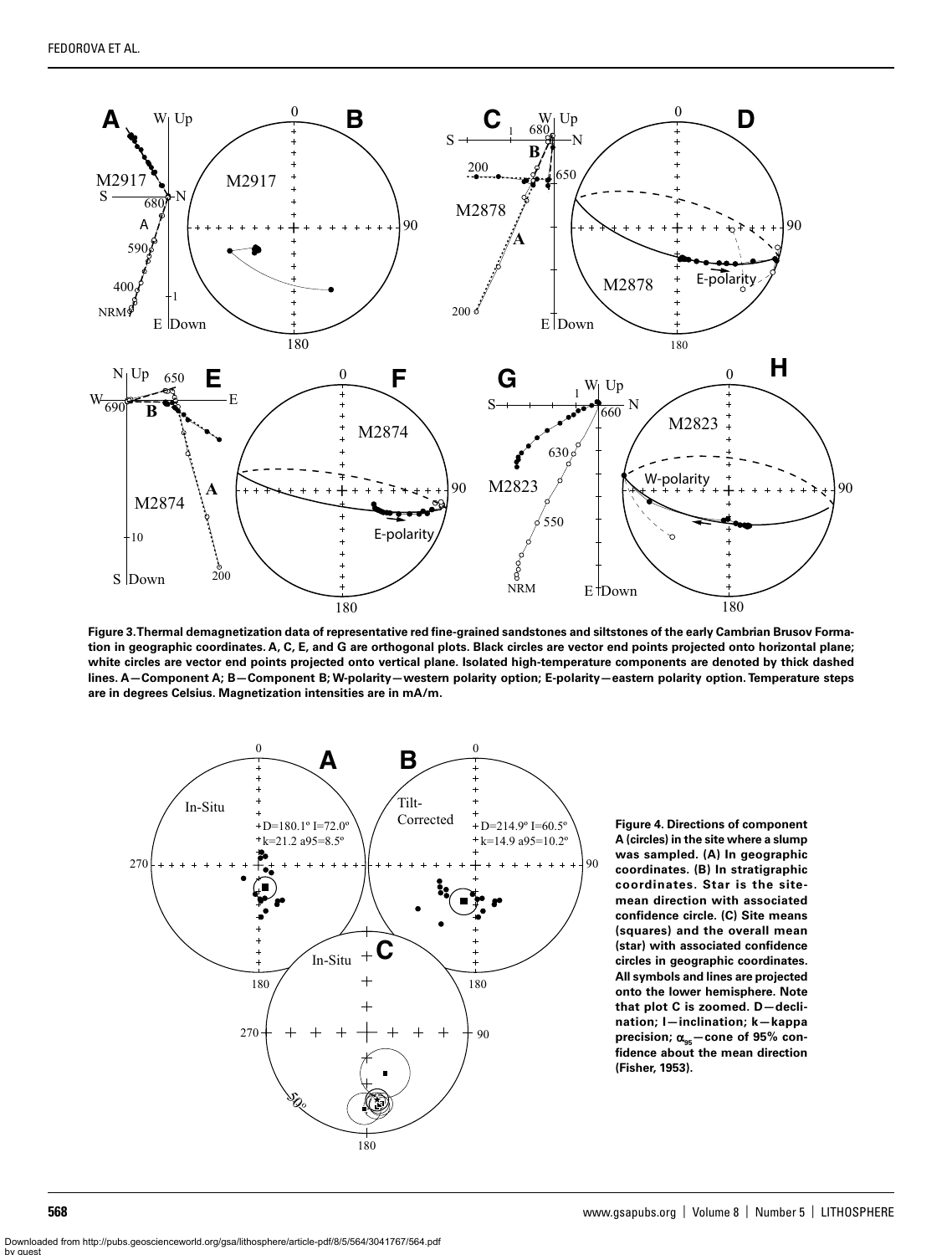

**Figure 5. Stereoplots of component B directions (dots) and remagnetization circles and its mean directions (stars). (A) On the sample levels. (B) On the site levels. Black symbols and solid lines are projected onto lower hemisphere; white symbols and dashed lines are projected onto upper hemisphere. (C) Polarity zonation for the studied section: thick solid black lines denote eastern polarity, thick dashed black lines denote western polarity; light grey denotes levels where component B was not isolated. Value axis is in meters above sea level.**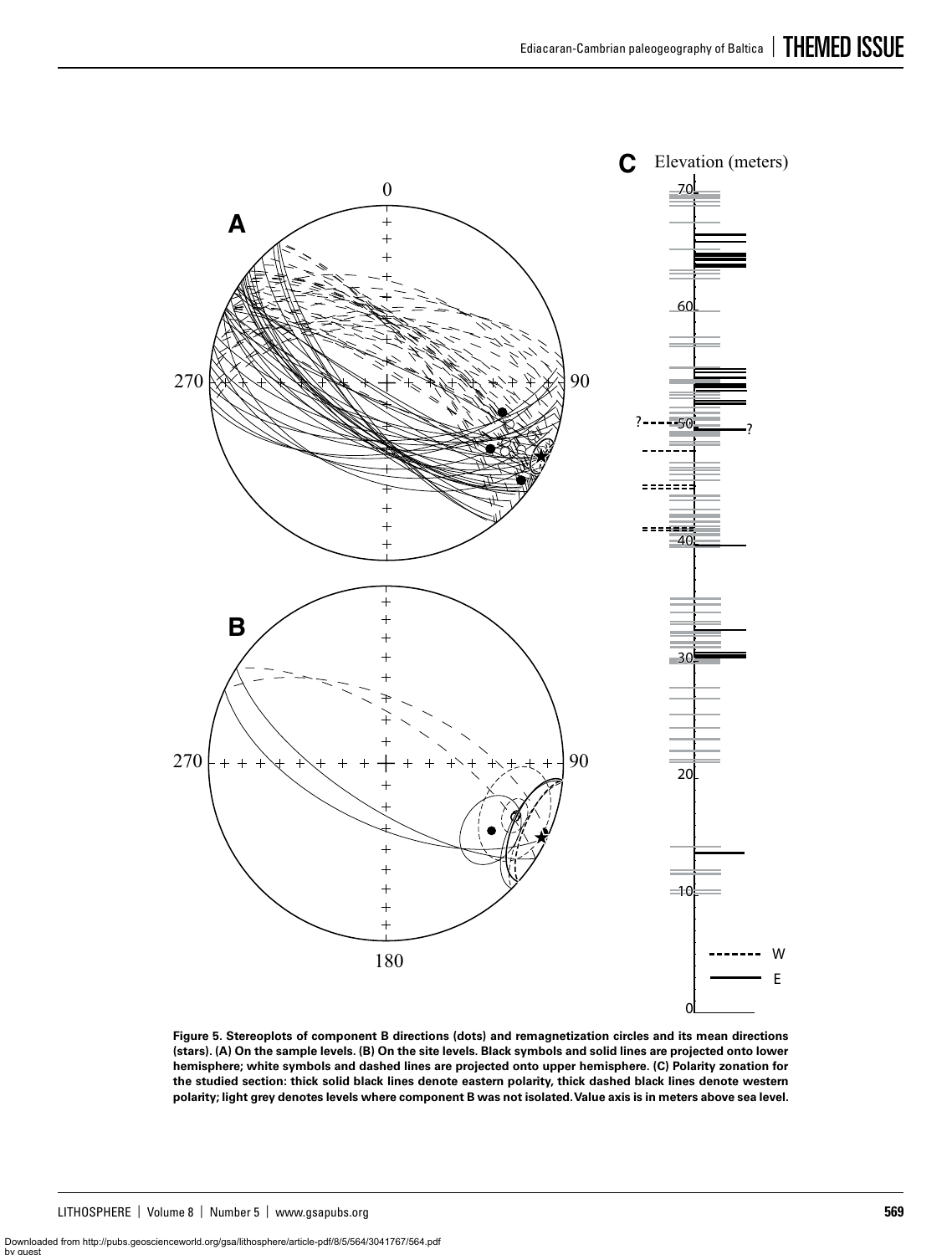of this remanence, in accord with the conclusion by Popov et al. (2002, 2005) for older members of the same sequence. Based on the details of the remagnetization process and the results of the tilt test, we provisionally conclude that component A postdates deformation.

The paleomagnetic pole (Plat =  $12^{\circ}$ S, Plong =  $108^{\circ}$ E,  $\alpha_{0.5}$  = 4.4 °; Fig. 6) for component B differs considerably from all Phanerozoic reference data for Baltica. The B pole on the global projection, however, may look suspiciously close to the tip of the Devonian spur (400–380 Ma) on the Baltic APWP (Fig. 5), but the angular difference is significant. No traces of synemplacement alteration related to kimberlite intrusions were reported from the study area and so there is no evidence to support a mid-Paleozoic overprinting in the area. In contrast, the B pole is close to the latest Ediacaran poles from the White Sea area (Popov et al., 2002, 2005; Iglesia Llanos et al., 2005) and the Uralian eastern margin of Baltica (Levashova et al., 2013; Fedorova et al., 2014).

Although not compelling, this evidence favors a large time span between the acquisition of components A and B. We provisionally conclude that the Brusov Formation accumulated mostly during the Terreneuvian Epoch (ca. 541–521 Ma).

A dual-polarity magnetization is often regarded as a sign of primary magnetization, despite several cases of dual-polarity overprinting (Johnson and Van der Voo, 1986, 1989). In addition, the stratigraphic restriction of polarity zones through the section also points to the primary origin of component B. The paleomagnetic poles of components A and B are in good agreement with the Ordovician reference and late Ediacaran poles for Baltica. This allows us to suggest that component B is primary and component A is of secondary origin.

There is a dearth of Cambrian age poles from Baltica and the data give conflicting results. Results from the Andrarum Shale and Tornetrask Formation (500 and 535 Ma) suggest a high-latitude position for our study

area in Baltica (~54°; Torsvik and Rehnström, 2001). A pole from the early Cambrian Nexø Sandstone in Denmark (ca. 540 Ma; Lewandowski and Abrahamsen, 2003) yields a lower latitude position (~20°) for Baltica, albeit higher than our results. Our new datum places the study location near the equator ( $2^{\circ} \pm 3^{\circ}$ , S or N). These results highlight the issues related to the APWP for Baltica (see Meert, 2014) in that seemingly reliable poles indicate either very fast plate motion or unusual configurations of the geomagnetic field.

In the case of our new data, one may suspect very strong inclination shallowing. The corresponding pole, however, is close to the late Ediacaran poles from the west Urals, where Levashova et al. (2013) argued for negligible to minor inclination shallowing. Thus, inclination shallowing cannot account for the paleolatitudinal differences between our study and previous Cambrian-age studies from Baltica.

The ca. 500 Ma Andrarum pole from southern Sweden (Torsvik and Rehnström, 2001) is based on 10 samples from a limited stratigraphic interval and is not confirmed by a field test. The older ca. 535 Ma Tornetrask pole from northern Sweden (Torsvik and Rehnström, 2001) seems more reliable and is based on a dual-polarity remanence isolated from six sites. The pole from the early Cambrian Nexø Sandstone resembles Permian poles from Baltica, but Lewandowksi and Abrahamsen (2003) argued that a pervasive remagnetization of the Nexø is unlikely because there was no remagnetization of other rock units in the same region. Our new result also suffers from a lack of field tests for primary remanence. In summary, none of the Cambrian-age paleomagnetic poles seems overly reliable. The strongest support for a primary magnetization in the Brusov samples is based on the fact that this pole does not match any younger reference poles for Baltica (Fig. 6).

We provide yet another rationale in support of a primary magnetization in the Brusov rocks. A paleomagnetic study of Middle–Late Devonian



**Figure 6. The Phanerozoic apparent polar wander path of Baltica (black oblique crosses and green connecting line) with ages in Ma (Torsvik et al., 2012). Red stars denote the early Cambrian Brusov poles for component B (E and W are eastern and western polarity, respectively); blue star (A), same for component A. Orange circles—late Ediacaran poles for Baltica [Popov et al., 2002, 2005 (P2, P5); Iglesia-Llanos et al., 2005 (IL); Levashova et al., 2013 (L); Fedorova et al., 2014 (F)] presented in both polarity options. Green filled circles—the Cambrian Andrarum (AN) and Tornetrask (TT) poles with associated confidence circles (Torsvik and Rehnström, 2001) in commonly used polarity option. Red filled circles—the same after polarity switch.**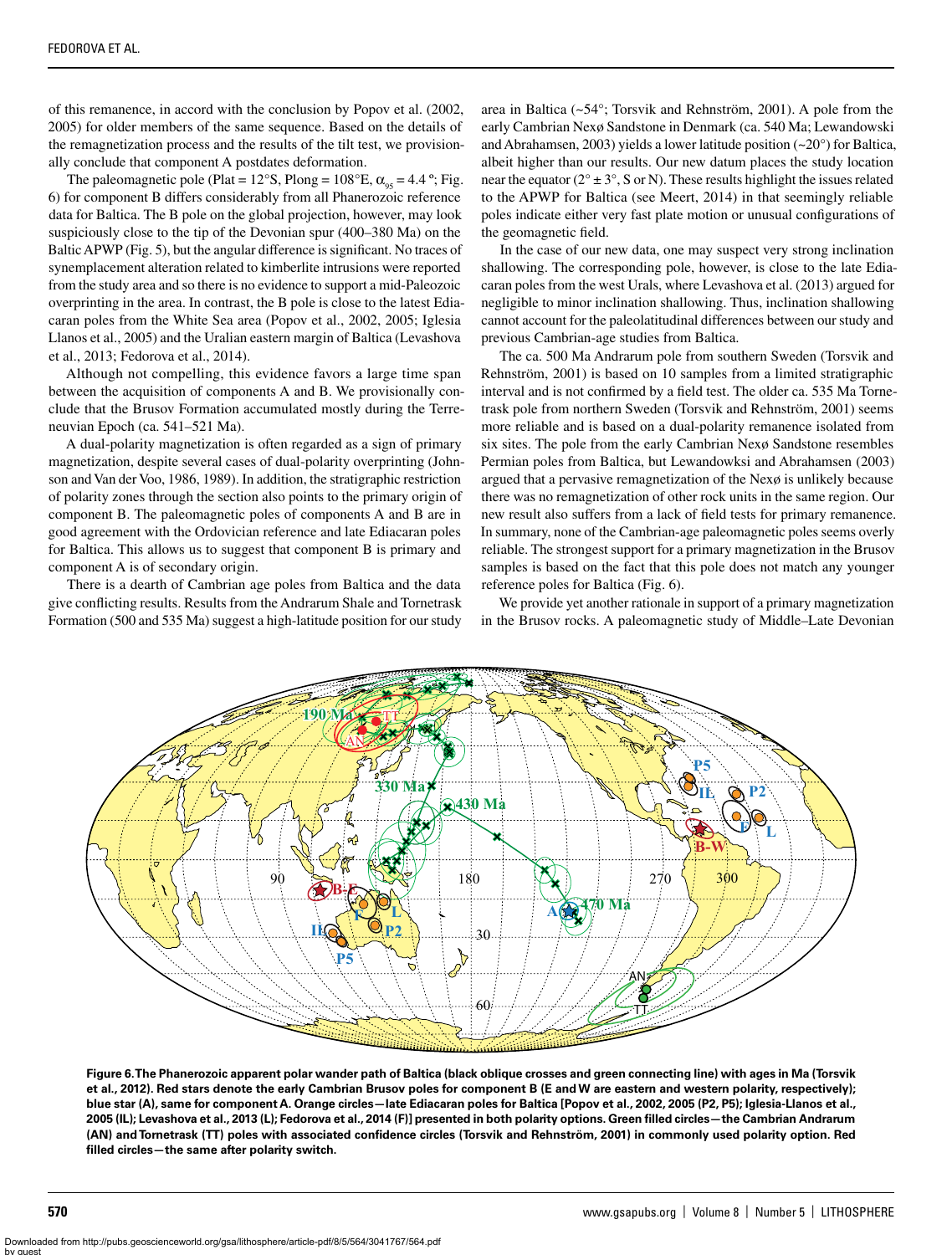dikes from the northern Kola Peninsula showed that most of the dikes are remagnetized, and the overall mean of that overprint agrees well with the ca. 190 Ma reference pole for Baltica (Veselovskiy et al., 2016). Moreover, multiple manifestations of this remagnetization are found throughout Fennoscandia on different age rocks, including the Andrarum and Tornetrask poles (Fig. 6; for more detail, see Veselovskiy et al., 2016). Thus, the Andrarum, Tornetrask, and Nexø poles are all somewhere along the younger APWP for Baltica (see Fig. 6), whereas the Brusov pole is unique.

If the assumption of the secondary origin of the Cambrian Andrarum and Tornetrask and Nexø results (Torsvik and Rehnström, 2001; Lewandowski and Abrahamsen, 2003) is accepted, the Ediacaran–Cambrian paleogeographic evolution of the circum–North Atlantic region needs to be substantially revised. The high-latitude position of Baltica in the early Ediacaran (616 Ma) is based on a single pole from the Egersund dikes (Walderhaug et al., 2007). The Ediacaran pole from northern Finland (Hailuto pole; Klein et al., 2015) places northern Baltica (common point at 65.3°N, 41.0°E) in subtropical latitudes, presumably in the Southern Hemisphere  $(\sim 25^{\circ})$ . The 600–570 Ma age of this pole, as noted by Klein et al. (2015), is inferred rather than geochronologically dated. The periequatorial latitudes in the late Ediacaran (555–545 Ma) are the most robust results from Baltica. Our new results from the Brusov Formation extend this low-latitude paleogeography into the early Cambrian. Baltica moved to higher latitudes by the Early Ordovician. More detailed paleogeography of the North Atlantic bordering landmasses (Laurentia, Siberia) is beyond the scope of this paper.

Baltica is a key element in the amalgamation of northern Eurasia, as are the elements of the Uralian and Central Asian orogenic belts. A number of conflicting tectonic models for the formation of Eurasia have been published. Models proposed by Şengör et al. (1993, 2014) and Şengör and Natal'in (1996; herein the SN model) are common starting points in the discussion. The major feature of the SN model is the presence of the Kipchak arc, which is presumed to have rifted from Baltica and Siberia in the Ediacaran (ca. 600 Ma). Multiple episodes of complex deformation of this arc in the Paleozoic eventually led to the present-day structure of Central Asia. The SN model includes a multitude of tectonic elements with different kinematics and evolutionary histories, eventually coalescing into Eurasia. Testing this model with paleomagnetic data is a daunting task, requiring scores of high-resolution paleomagnetic data. Even the robust Permian data set cannot be used for a rigorous test of the SN model yet, but is generally compatible with the final stages of tectonic evolution of Central Asia predicted by this model (Levashova et al., 2003). For older epochs, the available paleomagnetic data are too few and scattered to allow for such testing.

Fortunately, the SN model contains crucial starting assumptions, as emphasized by Şengör and Natal'in (1996). The most important initial constraint for the evolution of the Altaids is the assumption that the Siberian and Baltic cratons were united as a single mass along their presentday northern margins during the earliest Ediacaran and, according to the SN model, essentially retained the same relative positions until the Early Ordovician. In that model, rifting of the Kipchak arc commenced during the early Ediacaran (ca. 600 Ma). This hypothesis was tested by Windley et al. (2007), who compared the then-available reconstructions of northern continents and concluded that all are incompatible with the SN model. Although these reconstructions are incompatible with the SN model, they are also incompatible with each other. Hence the conclusion by Windley et al. (2007) simply highlights the controversial paleogeographies of the Ediacaran–Ordovician interval.

Since 2007, new Ediacaran and early Cambrian paleomagnetic data have allowed for further testing of the SN model. According to Walderhaug et al. (2007), Baltica was at high latitudes in the early Ediacaran, but its orientation differs considerably from that predicted by the SN model; still, the difference is not prohibitive (Fig. 7A). More problematic for the SN



**Figure 7. Comparison of the observed locations of Baltica with those predicted by the SN model (Şengör et al., 1993, 2014). (A) Ediacaran time. (B) Early Cambrian time. All units are similarly patterned in both A and B. Two options for Baltica in B correspond to different polarity options for the early Cambrian pole. Thick dashed line is a transform boundary from Şengör et al. (2014). UM—Uralian margin (thick line). X's denote the parts of the Baikalides that docked to Baltica in post-Ediacaran time (Kuznetsov et al., 2014) (see text).**

model is that both geological data and the results of detrital zircon studies from different formations from northern and northeastern Baltica indicate that the Baikalides in the SN model could not be the craton margin, from which the Kipchak arc was rifted. In particular, there is no provenance signal from the Timanides in the rocks as young as the earliest Cambrian Brusov Formation (Kuznetsov et al., 2014); such a signal first appears in middle Cambrian sediments (ca.  $520 \pm 5$  Ma; Kuznetsov et al., 2011;

Downloaded from http://pubs.geoscienceworld.org/gsa/lithosphere/article-pdf/8/5/564/3041767/564.pdf by guest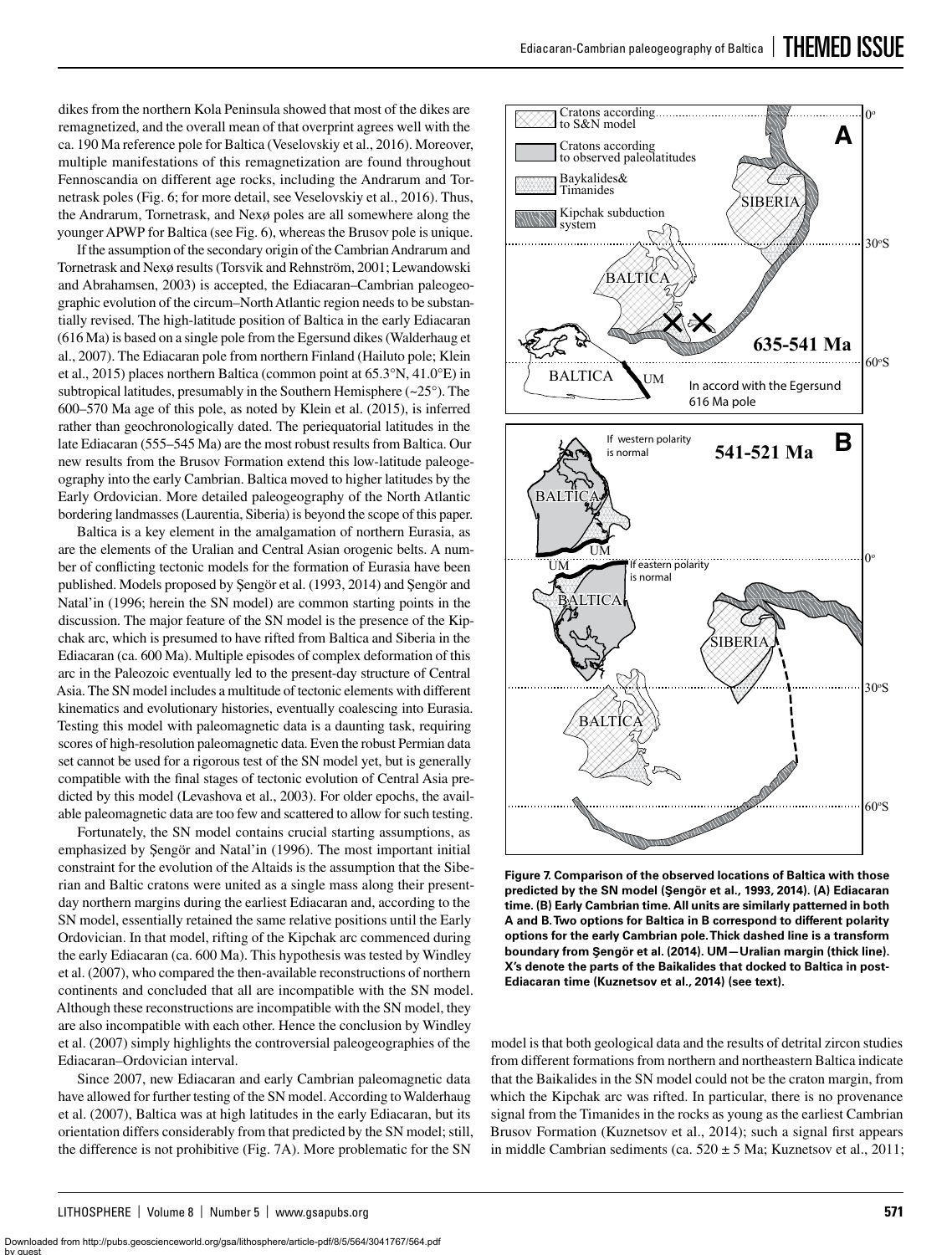Miller et al., 2011; Slama and Pedersen, 2015). Consequently, the part of Baltica margin from which the Kipchak arc originated becomes so small that any connection between this arc and the Baltica craton is problematic.

The Ediacaran pole from northern Finland (Klein et al., 2015) and especially the late Ediacaran and early Cambrian data from northern and eastern Russia place Baltica at low latitudes to the north and west of Siberia (assuming one polarity option). All these locations are incompatible with the SN model (Fig. 7B). Although Baltica moved to higher latitudes by the Early Ordovician, its return to exactly the same position as in the early Ediacaran appears unlikely. So, instead of simple and elegant paleogeography predicted by the SN model, the current paleomagnetic data from Baltica require a more complicated scenario. Any new tectonic model must include space for the Arctida landmass to collide with Baltica during the latest Neoproterozoic or Cambrian during the Timanian orogeny (Kuznetsov et al., 2007, 2014; Filatova and Khain, 2010). With these additional constraints, such a complicated early history of the Altaids deprives the SN model of its simple appeal and begs the question, what are the Ediacaran–Cambrian relationships between Baltica and Siberia?

#### **ACKNOWLEDGMENTS**

We thank personnel from the SeverAlmaz Company and Arkhangelsky mining service for invaluable help and assistance during the field work. We also thank Nina Dvorova and Olga Krezhovskikh for demagnetization and measurements of the collection, David Evans and Nicholas Swanson-Hysell for constructive reviews, and Arlo Weil for comments. This study was supported by the State Program 0135-2014-0009 (Geological Institute, Russian Academy of Science) and partly funded by National Science Foundation grant EAR-11-19038 (to Meert), Russian Foundation of Basic Research grant 16-05-00259 (to Kuznetsov), Ministry of Science and Education of the Russian Federation grant 2330, Government of the Russian Federation contract 14.Z50.31.0017, and Program 9, Earth Science Division, Russian Academy of Sciences. All conclusions and interpretations are those of the authors and do not reflect the opinions of the funding bodies. We note the passing of Mikhail Bazhenov following submission of this manuscript; Misha was a great colleague, friend, and scientist, and we will miss him.

#### **REFERENCES CITED**

- Abrajevitch, A., and Van der Voo, R., 2010, Incompatible Ediacaran paleomagnetic directions suggest an equatorial geomagnetic dipole hypothesis: Earth and Planetary Science Letters, v. 293, p. 164–170, doi:10.1016/j.epsl.2010.02.038.
- Aksenov, E.M., and Volkova, S.A., 1969, Volcano-sedimentary horizons of the Redkino Formation of the Valday Series: Doklady Academy of Sciences USSR, v. 188, p. 635–638.
- Alekseev, A.S., Grazhdankin, D.V., Reimers, A.N., Minchenko, G.V., Krayushkin, A.V., Larchenko, V.A., Ushakov, V.N., and Stepanov, V.P., 2005, New data on the upper age limit of the ore-bearing sequence of the Arkhangelsk diamond province, *in* Zinchuk, N.N., ed., Geology of diamonds—Present and future: Voronezh, Russia, Voronezh University, p. 235–241 (in Russian).
- Astafiev, B.Y., et al., 2012, Description of the State Geological Map of Russian Federation (third edition): Saint Petersburg, VSEGEI (A.P. Karpinsky Russian Geological Research Institute), Baltic Series, Sheet Q-37, scale 1:1,000,000, 302 p. (in Russian)
- Bazhenov, M.L., Levashova, N.M., Meert, J.G., Golovanova, I.V., Danukalov, K.N., and Fedorova, N.M., 2016, Late Ediacaran magnetostratigraphy of Baltica: Evidence for magnetic field hyperactivity?: Earth and Planetary Science Letters, v. 435, p. 124–135, doi: 10.1016/j.epsl.2015.12.015.
- Cogné, J.-P., 2003, PaleoMac: A MacintoshTM application for treating paleomagnetic data and making plate reconstructions: Geochemistry, Geophysics, Geosystems, v. 4, 1007, doi: 10.1029/2001GC000227.
- Fedonkin, M.A., Simonetta, A., and Ivantsov, A.I., 2007, New data on *Kimberella*, the Vendian mollusc-like organism (White Sea region, Russia): Palaeoecological and evolutionary implications, *in* Vickers-Rich, P., and Komarower, P., eds., Rise and fall of the Vendian biota: Geological Society, London, Special Publication 286, p. 157–179, doi:10.1144/SP286.12.
- Fedorova, N.M., Levashova, N.M., Meert, J.G., Maslov, A.V., and Krupenin, M.T., 2014, New paleomagnetic data on Baltica based on upper Ediacaran deposits on the western slope of the Middle Urals: Doklady Earth Sciences, v. 456, p. 512–516, doi:10.1134 /S1028334X14050134.
- Filatova, N.I., and Khain, V.E., 2010, The Arctida craton and Neoproterozoic–Mesozoic orogenic belts of the Circum-Polar region: Geotectonics, v. 44, p. 203–227, doi:10.1134 /S0016852110030015.
- Fisher, R.A., 1953, Dispersion on a sphere: Royal Society of London Proceedings, ser. A, v. 217, p. 295–305, doi:10.1098/rspa.1953.0064.
- Gallet, Y., Pavlov, V., and Courtillot, V., 2003, Magnetic reversal frequency and apparent polar wander of the Siberian platform in the earliest Palaeozoic, inferred from the Khorbusuonka river section (northeastern Siberia): Geophysical Journal International, v. 154, p. 829–840, doi:10.1046/j.1365-246X.2003.01996.x.
- Golubkova, A.B., Nosova, A.A., and Larionova, Y.O., 2013, MG-ilmenite megacrysts from the Arkhangelsk kimberlites, Russia: Genesis and interaction with kimberlite melt and postkimberlite fluid: Geochemistry International, v. 51, p. 353–381, doi:10.1134/S0016702913030038.

Grazhdankin, D.V., 2003, Structure and depositional environment of the Vendian complex in the southeastern White Sea area: Stratigraphy and Geological Correlation, v. 11, p. 313–331.

- Grazhdankin, D.V., 2014, Patterns of evolution of the Ediacaran soft-bodied biota: Journal of Paleontology, v. 88, p. 269–283, doi:10.1666/13-072.
- Grazhdankin, D.V., and Krayushkin, A.V., 2007, Trace fossils and the upper Vendian boundary in the southeastern White Sea region: Doklady Earth Sciences, v. 416, p. 1027–1031, doi: 10.1134/S1028334X07070100.
- Griban', Y.G., Samsonov, A.V., and Lepekhina, E.N., 2012, Zircon xenocrystals from kimberlite of the Grib pipe: Evidence on the early Precambrian basement of the Arkhangelsk diamond province, *in* Petrov, V.A., ed., News about ore formation processes: IGEM RAS (Institute of Geology of Ore Deposits, Petrography, Mineralogy and Geochemistry of the Russian Academy of Sciences), p. 65–68 (in Russian).
- Halls, H.C., 1976, A least-square method to find a remanence direction from converging remagnetization circles: Royal Astronomical Society Geophysical Journal, v. 45, p. 297–304, doi:10.1111/j.1365-246X.1976.tb00327.x.
- Iglesia Llanos, M.P., Tait, J.A., Popov, V., and Abalmassova, A., 2005, Palaeomagnetic data from Ediacaran (Vendian) sediments of the Arkhangelsk region, NW Russia: An alternative apparent polar wander path of Baltica for the Late Proterozoic–early Palaeozoic: Earth and Planetary Science Letters, v. 240, p. 732–747, doi:10.1016/j.epsl.2005.09.063.
- Ivantsov, A.Y., 1990, New data on ultrastructure of sabelliditids (Pogonophora): Paleontological Journal, v. 4, p. 125–128.
- Ivantsov, A.Y., Malakhovskaya, Y.E., and Serezhnikova, E.A., 2004, Some problematic fossils from the Vendian of the southeastern White Sea region: Paleontological Journal, v. 38, p. 1–9.
- Jiang, Z., Liu, Q., Dekkers, M.J., Tauxe, L., Qin, H., Barryn, V., and Torrent, J., 2015, Acquisition of chemical remanent magnetization during experimental ferrihydrite-hematite conversion in Earth-like magnetic field—Implications for paleomagnetic studies of red beds: Earth and Planetary Science Letters, v. 428, p. 1–10, doi:10.1016/j.epsl.2015.07.024.
- Johnson, R.J.E., and Van der Voo, R., 1986, Paleomagnetism of the late Precambrian Fourchu Group, Cape Breton Island, Nova Scotia: Canadian Journal of Earth Sciences, v. 23, p. 1673–1685, doi:10.1139/e86-155.
- Johnson, R.J.E., and Van der Voo, R., 1989, Dual-polarity early Carboniferous remagnetization of the Fisset Brook Formation, Cape Breton Island, Nova Scotia: Geophysical Journal, v. 97, p. 259–273, doi:10.1111/j.1365-246X.1989.tb00500.x.
- Kheraskova, T.N., Didenko, A.N., Bush, V.A., and Volozh, Y.A., 2003, The Vendian–early Paleozoic history of the continental margin of eastern Paleogondwana, Paleoasian Ocean, and Central Asian foldbelt: Russian Journal of Earth Sciences, v. 5, p. 165–184, doi:10.2205 /2003ES000123.
- Khramov, A.N., 2000, The general magnetostratigraphic scale of the Phanerozoic, *in* Zhamoida, A.I., ed., Supplements to the Stratigraphic Code of Russia: Transactions of VSEGEI (A.P. Karpinsky Russian Geological Research Institute), p. 24–45 (in Russian).
- Kirsanov, V.V., 1968, New data on Precambrian stratigraphy of the central part of the Russian Platform: Izvestiya Akademii Nauk SSSR, Seriya Geologicheskaya, 4, p. 98–113 (in Russian).
- Kirschvink, J.L., 1980, The least-square line and plane and the analysis of palaeomagnetic data: Royal Astronomical Society Geophysical Journal, v. 62, p. 699–718, doi:10.1111/j .1365-246X.1980.tb02601.x.
- Kirschvink, J.L., and Rozanov, A.Y., 1984, Magnetostratigraphy of Lower Cambrian strata from the Siberian Platform: Palaeomagnetic pole and preliminary polarity time-scale: Geological Magazine, v. 121, p. 189–203, doi:10.1017/S0016756800028259.
- Klein, R., Salminena, J., and Mertanen, S., 2015, Baltica during the Ediacaran and Cambrian: A paleomagnetic study of Hailuoto sediments in Finland: Precambrian Research, v. 267, p. 94–105, doi:10.1016/j.precamres.2015.06.005.
- Kuznetsov, N.B., Soboleva, A.A., Udoratina, O.V., Hertseva, M.V., and Andreichev, V.L., 2007, Pre-Ordovician tectonic evolution and volcano-plutonic associations of the Timanides and northern pre-Uralides, northeast part of the East European craton: Gondwana Research, v. 12, p. 305–323, doi:10.1016/j.gr.2006.10.021.
- Kuznetsov, N.B., Natapov, L.M., Belousova, E.A., and O'Reilly, S.Y., and Griffin, W.L., 2010, Geochronological, geochemical and isotopic study of detrital zircon suites from late Neoproterozoic clastic strata along the NE margin of the East European Craton: Implications for plate tectonic models: Gondwana Research, v. 17, p. 583–601, doi:10.1016/j.gr.2009.08.005.
- Kuznetsov, N.B., Orlov, S.Y., Miller, E.L., Shazillo, A.V., Dronov, A.V., Soboleva, A.A., Udoratina, O.V., and Gehrels, G., 2011, First results of U/Pb dating of detrital zircons from early Paleozoic and Devonian sandstones of the Baltic-Ladoga region (south Ladoga area): Doklady Earth Sciences, v. 438, p. 759–765, doi:10.1134/S1028334X11060316.
- Kuznetsov, N.B., Belousova, E.A., Alekseev, A.S., and Romanyuk, T.V., 2014, New data on detrital zircons from the sandstones of the lower Cambrian Brusov Formation (White Sea region, east-European craton): Unraveling the timing of the onset of the Arctida-Baltica collision: International Geology Review, v. 56, p. 1945–1963, doi:10.1080/00206814.2014.977968.
- Kuznetsov, N.B., Alekseev, A.S., Belousova, E.A., Romanyuk, T.V., and Reimers, A.N., 2015, First results of U/Pb isotope dating (LA–ICP–MS) of detrital zircons from sandstones of the Lower Cambrian Brusov Formation of the southeastern White Sea region: A constraint on the lower age limit of the beginning of the Arctida-Baltica collision: Doklady Earth Sciences, v. 460, p. 28–32, doi:10.1134/S1028334X15010195.
- Landing, E., Myrow, P., Benus, A.P., and Narbonne, G.M., 1989, The Placentian Series: Appearance of the oldest skeletized faunas in southeastern Newfoundland: Journal of Paleontology, v. 63, p .739–769.
- Lewandowski, M., and Abrahamsen, N., 2003, Paleomagnetic results from the Cambrian and Ordovician sediments of Bornholm (Denmark) and southern Sweden and paleogeographical implications for Baltica: Journal of Geophysical Research, v. 108, 2516, doi:10.1029/2002JB002281.
- Levashova, N.M., Degtyarev, K.E., Bazhenov, M.L., Collins, A.Q., and Van der Voo, R., 2003, Middle Paleozoic paleomagnetism of east Kazakhstan: Post-Middle Devonian rotations in